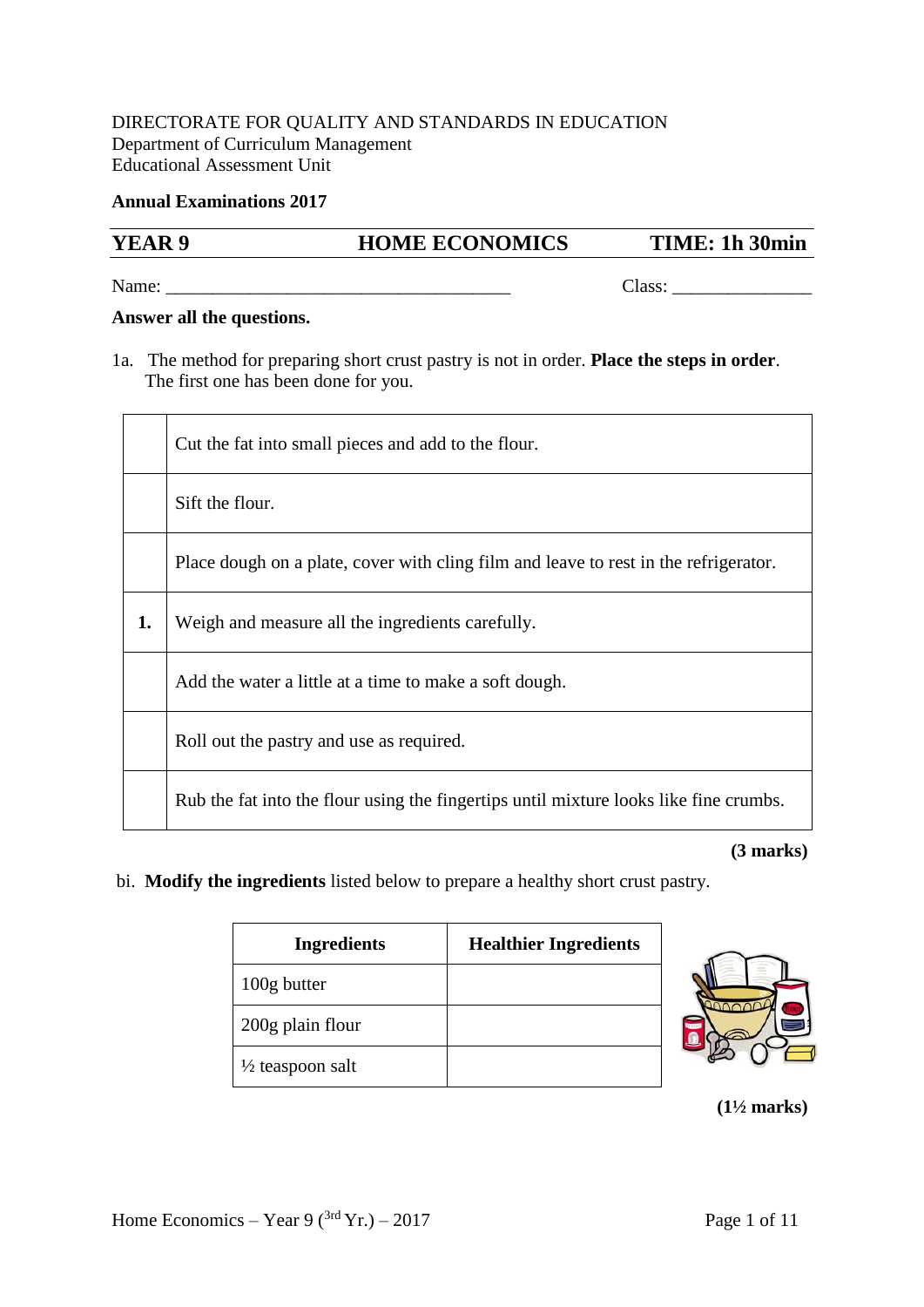ii**.** Justify your changes in the above ingredients list.

| Change 1                                                                          |
|-----------------------------------------------------------------------------------|
|                                                                                   |
|                                                                                   |
| (3 marks)                                                                         |
| ci. Name one savoury and one sweet pie you could prepare with short crust pastry. |
|                                                                                   |
|                                                                                   |
| $(1$ mark $)$                                                                     |
|                                                                                   |

ii. **Make a list of five utensils** you would require to prepare the pie.

| <b>Utensils</b> |  |  |
|-----------------|--|--|
|                 |  |  |
|                 |  |  |
|                 |  |  |
|                 |  |  |
|                 |  |  |

 **(2½ marks)**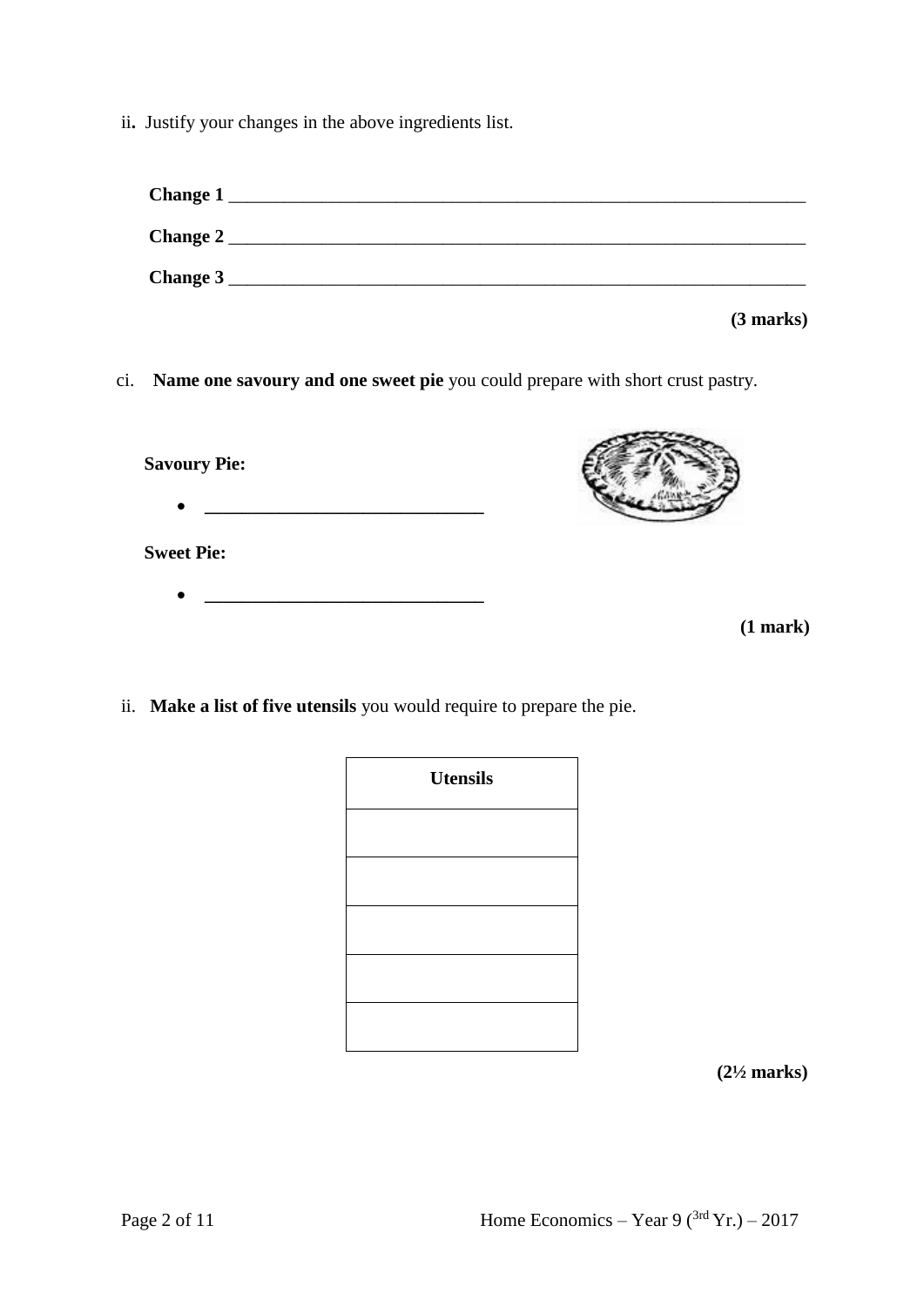2a.Keeping the Healthy Plate in mind, **modify the food items** in the shopping list below.

Г

|                                           | <b>SHOPPING LIST</b> |
|-------------------------------------------|----------------------|
| Original Food List                        | Modified Food List   |
| 200g pork mince                           |                      |
| 1 packet sugar-coated breakfast<br>cereal |                      |
| 150g streaky bacon                        |                      |
| 1 bag white pasta                         |                      |
| 3 tubs yoghurt                            |                      |
| 1 carton full-fat milk                    |                      |
| 1 loaf of white sliced bread              |                      |
| 1 large can peas                          |                      |

 $\mathcal{L}_\text{max} = \mathcal{L}_\text{max} = \mathcal{L}_\text{max} = \mathcal{L}_\text{max} = \mathcal{L}_\text{max} = \mathcal{L}_\text{max} = \mathcal{L}_\text{max} = \mathcal{L}_\text{max} = \mathcal{L}_\text{max} = \mathcal{L}_\text{max} = \mathcal{L}_\text{max} = \mathcal{L}_\text{max} = \mathcal{L}_\text{max} = \mathcal{L}_\text{max} = \mathcal{L}_\text{max} = \mathcal{L}_\text{max} = \mathcal{L}_\text{max} = \mathcal{L}_\text{max} = \mathcal{$ 

\_\_\_\_\_\_\_\_\_\_\_\_\_\_\_\_\_\_\_\_\_\_\_\_\_\_\_\_\_\_\_\_\_\_\_\_\_\_\_\_\_\_\_\_\_\_\_\_\_\_\_\_\_\_\_\_\_\_\_\_\_\_\_\_\_\_

**(4 marks)**



b**. Give two reasons** why we modify the ingredients in a recipe.

# **(4 marks)**

Home Economics – Year 9 ( $3rd$  Yr.) – 2017 Page 3 of 11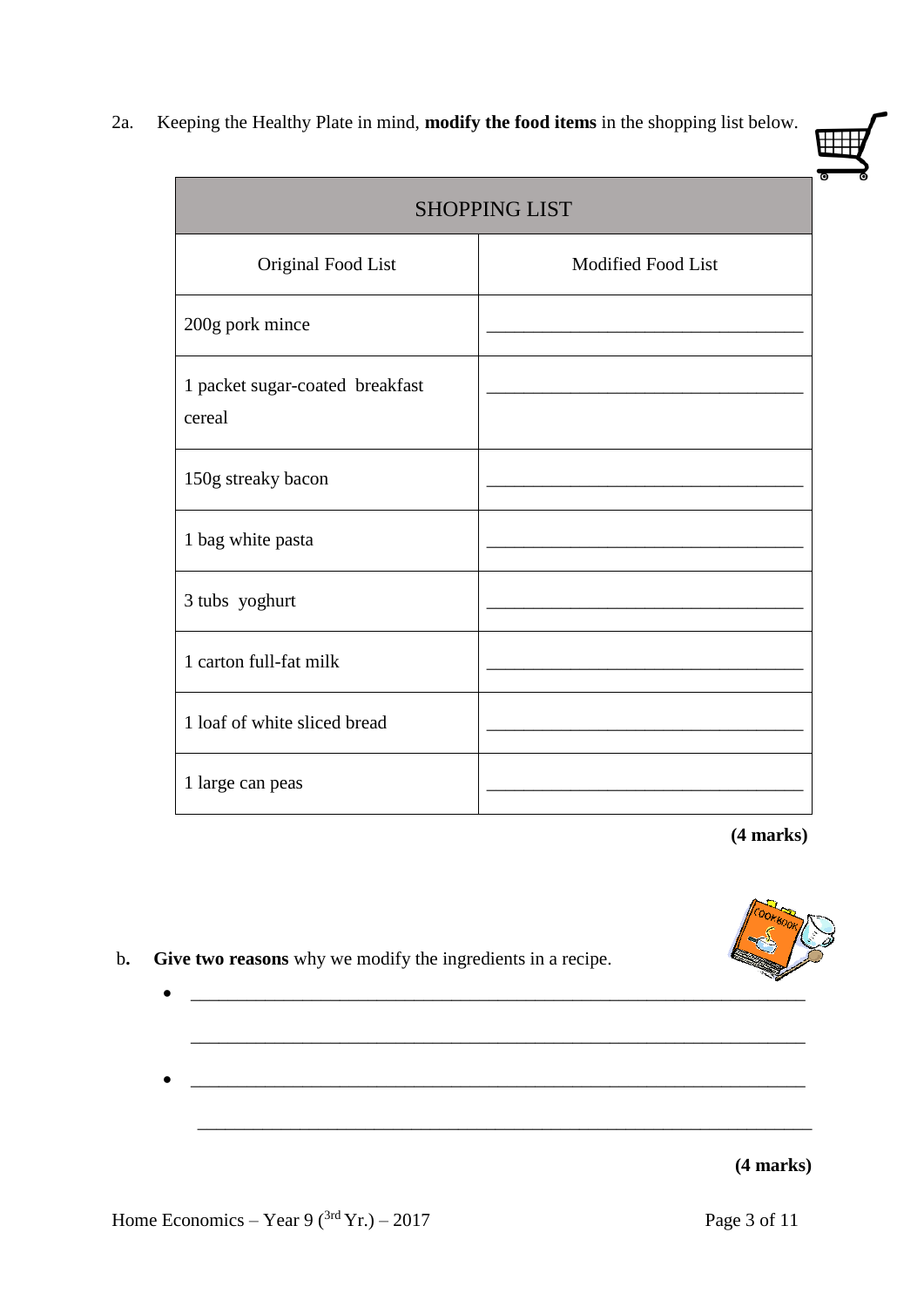3. Nutrients can be macro or micro.

a. **Name two macronutrients and two micronutrients**.

Macronutrients 1.  $\hspace{1.5cm}$  2. Micronutrients 1.  $\frac{1}{2}$  2.  $\frac{1}{2}$ 

**(2 marks)**

b. Which is the **main difference** between a macro and a micro nutrient?

**(1 mark)**

c.i. **Name the nutrient/s** according to the function/s provided in the table below.

| <b>Nutrient</b> | <b>Function</b>                                             |  |
|-----------------|-------------------------------------------------------------|--|
|                 | Is responsible for keeping the body warm                    |  |
|                 | Is a primary source of energy for the body                  |  |
|                 | Is responsible for tissue growth, repair and<br>maintenance |  |
| and             | Protect the body against diseases                           |  |

\_\_\_\_\_\_\_\_\_\_\_\_\_\_\_\_\_\_\_\_\_\_\_\_\_\_\_\_\_\_\_\_\_\_\_\_\_\_\_\_\_\_\_\_\_\_\_\_\_\_\_\_\_\_\_\_\_\_\_\_\_\_\_\_\_\_\_\_\_\_\_\_\_\_\_

\_\_\_\_\_\_\_\_\_\_\_\_\_\_\_\_\_\_\_\_\_\_\_\_\_\_\_\_\_\_\_\_\_\_\_\_\_\_\_\_\_\_\_\_\_\_\_\_\_\_\_\_\_\_\_\_\_\_\_\_\_\_\_\_\_\_\_\_\_\_\_\_\_\_\_

**(5 marks)**

c ii. **Select two** of the macronutrients listed in **(ci)** and **give two sources** rich in each nutrient identified.

| <b>Nutrient</b> | Source 1 | <b>Source 2</b> |
|-----------------|----------|-----------------|
|                 |          |                 |
|                 |          |                 |
|                 |          |                 |

**(2 marks)** 

4a. Carbohydrates are classified into three. **Name them and give one source of each**.

| Carbohydrate 1: | Carbohydrate 2: | Carbohydrate 3: |
|-----------------|-----------------|-----------------|
| Source          | Source          | Source          |
|                 |                 |                 |

**(3 marks)**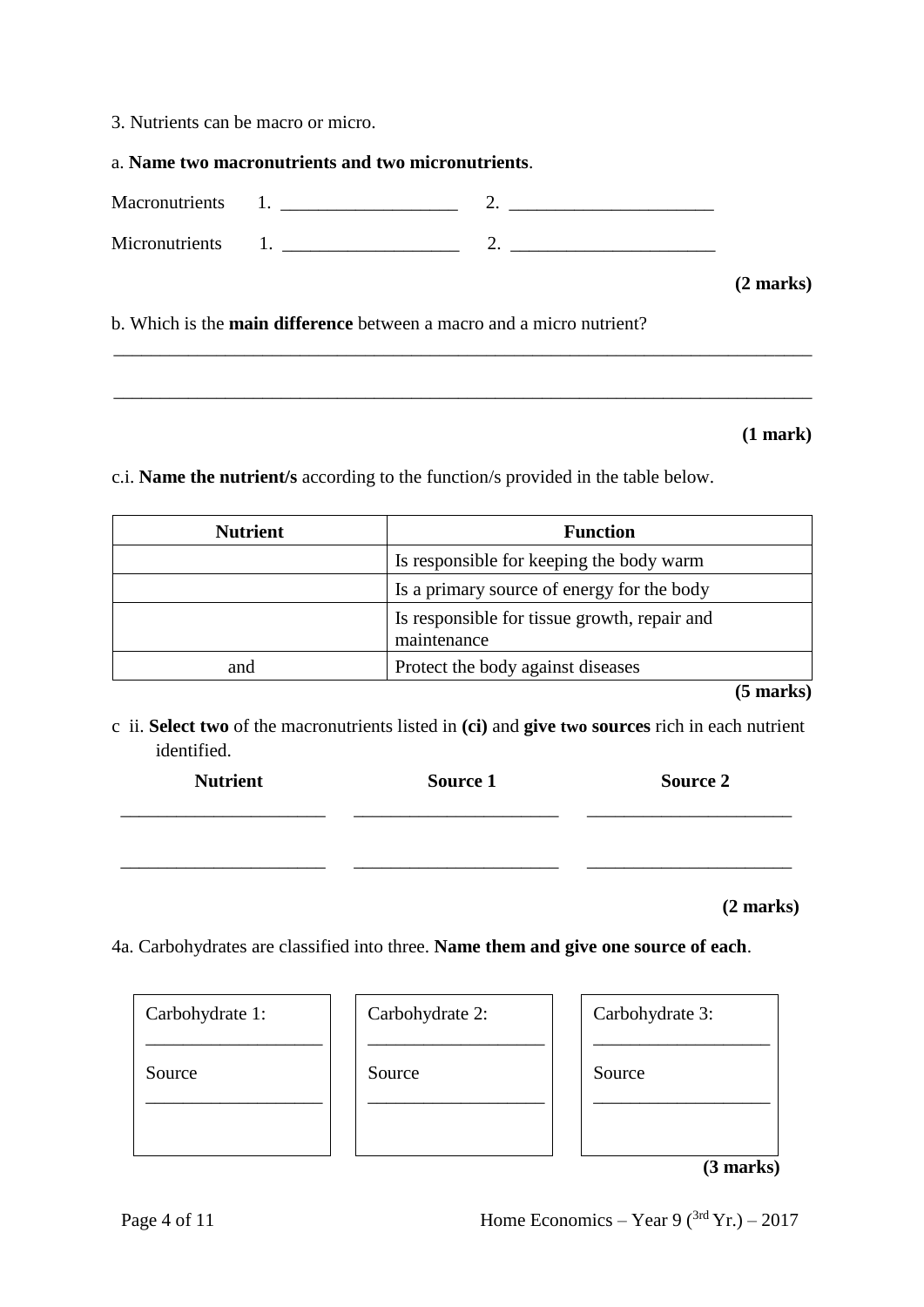\_\_\_\_\_\_\_\_\_\_\_\_\_\_\_\_\_\_\_\_\_\_\_\_\_\_\_\_\_\_\_\_\_\_\_\_\_\_\_\_\_\_\_\_\_\_\_\_\_\_\_\_\_\_\_\_\_\_\_\_\_\_\_\_\_\_\_\_\_\_\_\_\_\_\_ **(2 marks)**  c. The doctor has advised Emma to include more complex carbohydrates in her diet. **Give four examples** of foods that are rich in complex carbohydrates.  $\_$ **(2 marks)**  d. **Which two benefits** would this change have on Emma's health? • \_\_\_\_\_\_\_\_\_\_\_\_\_\_\_\_\_\_\_\_\_\_\_\_\_\_\_\_\_\_\_\_\_\_\_\_\_\_\_\_\_\_\_\_\_\_\_\_\_\_\_\_\_\_\_\_\_\_\_\_\_\_\_\_\_\_\_\_\_ \_\_\_\_\_\_\_\_\_\_\_\_\_\_\_\_\_\_\_\_\_\_\_\_\_\_\_\_\_\_\_\_\_\_\_\_\_\_\_\_\_\_\_\_\_\_\_\_\_\_\_\_\_\_\_\_\_\_\_\_\_\_\_\_\_\_\_\_\_  $\mathcal{L}_\text{eff}$ \_\_\_\_\_\_\_\_\_\_\_\_\_\_\_\_\_\_\_\_\_\_\_\_\_\_\_\_\_\_\_\_\_\_\_\_\_\_\_\_\_\_\_\_\_\_\_\_\_\_\_\_\_\_\_\_\_\_\_\_\_\_\_\_\_\_\_\_\_ **(4 marks)** 5a**. Circle four foods** from the picture below which are rich in calcium. OGURT

b. Emma is an overweight thirteen year old. **Give two causes** that contribute towards Emma's

\_\_\_\_\_\_\_\_\_\_\_\_\_\_\_\_\_\_\_\_\_\_\_\_\_\_\_\_\_\_\_\_\_\_\_\_\_\_\_\_\_\_\_\_\_\_\_\_\_\_\_\_\_\_\_\_\_\_\_\_\_\_\_\_\_\_\_\_\_\_\_\_\_\_\_

excess weight.



\_\_\_\_\_\_\_\_\_\_\_\_\_\_\_\_\_\_\_\_\_\_\_\_\_\_\_\_\_\_\_\_\_\_\_\_\_\_\_\_\_\_\_\_\_\_\_\_\_\_\_\_\_\_\_\_\_\_\_\_\_\_\_\_\_\_\_\_\_\_\_\_\_\_\_

\_\_\_\_\_\_\_\_\_\_\_\_\_\_\_\_\_\_\_\_\_\_\_\_\_\_\_\_\_\_\_\_\_\_\_\_\_\_\_\_\_\_\_\_\_\_\_\_\_\_\_\_\_\_\_\_\_\_\_\_\_\_\_\_\_\_\_\_\_\_\_\_\_\_\_

**(2 marks)**

b. **State one reason** why calcium is needed in the body.

**(2 marks)**

Home Economics – Year 9 ( $3rd$  Yr.) – 2017 Page 5 of 11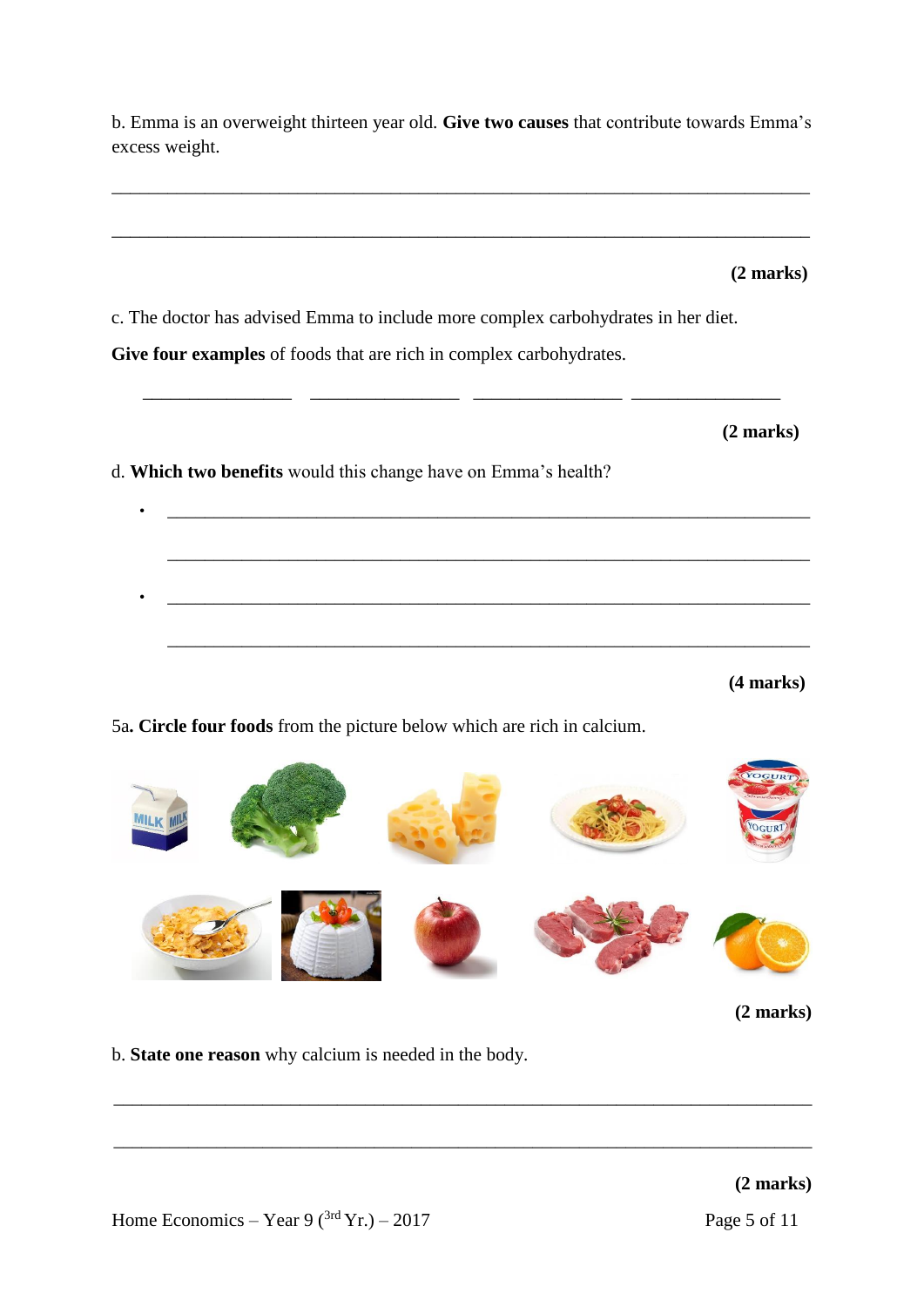|                                                       | c. Francesca does not often eat food rich in calcium. Which condition might she suffer from |
|-------------------------------------------------------|---------------------------------------------------------------------------------------------|
| if she does not consume calcium rich foods regularly? |                                                                                             |

|                                                                                                                                                                                                                                             | $(1$ mark $)$ |
|---------------------------------------------------------------------------------------------------------------------------------------------------------------------------------------------------------------------------------------------|---------------|
| d. Which vitamin helps in the absorption of calcium?                                                                                                                                                                                        |               |
| Vitamin Land and the Communication of the Communication of the Communication of the Communication of the Communication of the Communication of the Communication of the Communication of the Communication of the Communicatio<br>$\bullet$ | $(1$ mark $)$ |
| e. Name a non-food source for the vitamin identified in (d).                                                                                                                                                                                |               |
|                                                                                                                                                                                                                                             | $(1$ mark $)$ |

f. Francesca has asked for your help in preparing a menu for a day containing foods rich in calcium. What would you suggest for breakfast, lunch and dinner?

| <b>Breakfast</b> |  |  |
|------------------|--|--|
| Lunch            |  |  |
| <b>Dinner</b>    |  |  |

**Dinner** \_\_\_\_\_\_\_\_\_\_\_\_\_\_\_\_\_\_\_\_\_\_\_\_\_ **(3 marks)** 

g. **Name two groups of people** who need to eat more calcium-rich foods and **give one reason** for each group mentioned.

**(1, 2, 1, 2 marks)**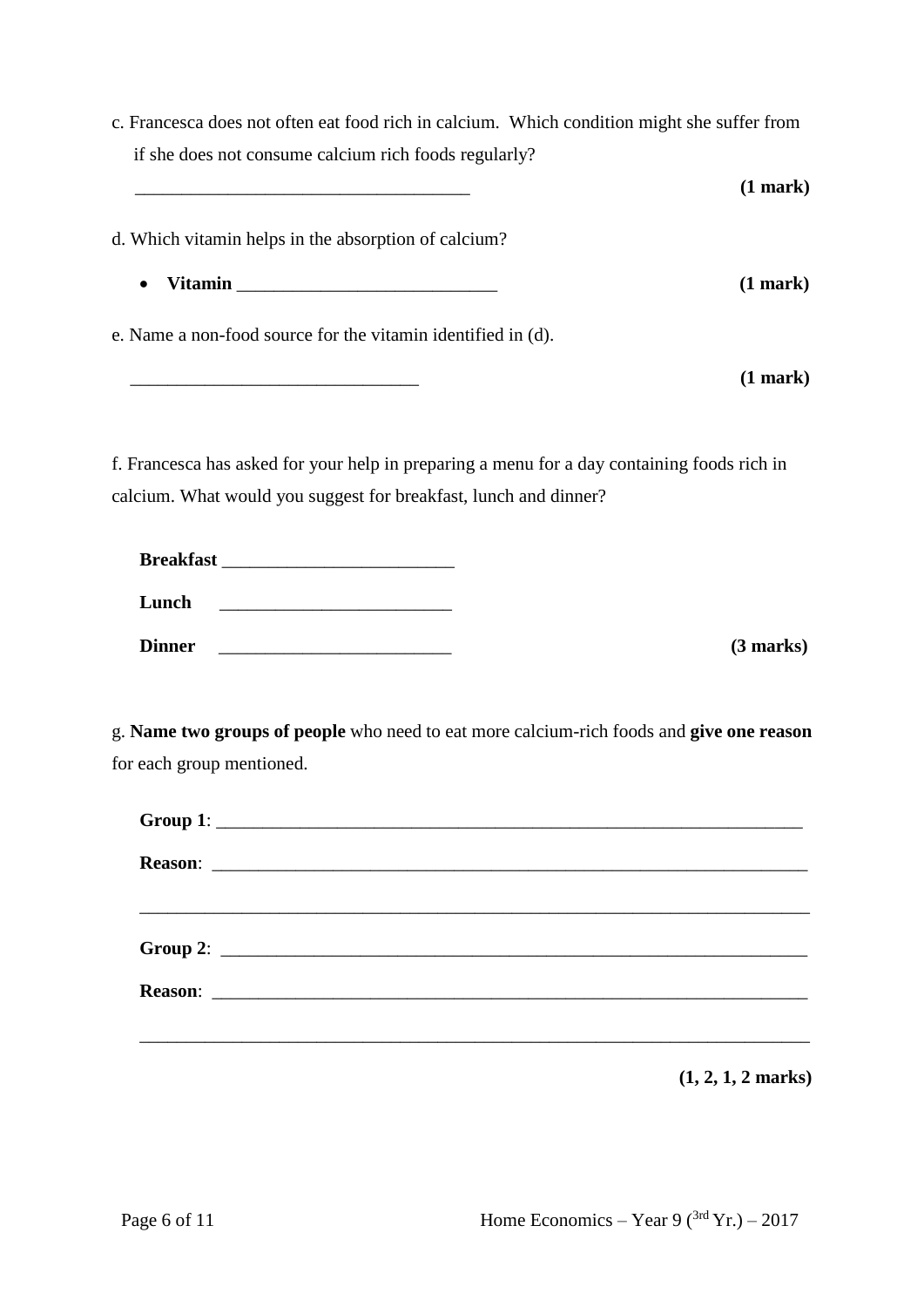**6a.** Maria has just discovered that is she is pregnant. **List two nutrients** that she needs and explain why they are important during pregnancy.



**(4 marks)**

b. Choose the correct type of development from the given list for each situation.

### **Physical, emotional, social and intellectual**

\_\_\_\_\_\_\_\_\_\_\_\_\_\_\_\_\_\_\_\_\_\_\_\_\_\_\_\_\_\_\_\_\_\_\_\_\_\_\_\_\_\_\_\_\_\_\_\_\_\_\_\_\_\_\_\_\_\_\_\_\_\_\_\_\_\_\_\_\_\_\_\_\_\_\_

\_\_\_\_\_\_\_\_\_\_\_\_\_\_\_\_\_\_\_\_\_\_\_\_\_\_\_\_\_\_\_\_\_\_\_\_\_\_\_\_\_\_\_\_\_\_\_\_\_\_\_\_\_\_\_\_\_\_\_\_\_\_\_\_\_\_\_\_\_\_\_\_\_\_\_

- Mark has made new friends.
- Sarah is learning numbers and colours.
- John is crying because they left him alone in the room.
- Jake is 6cm taller than last year.

**(2 marks)**

c. State why home-made baby food is beneficial to eight month old Jake.

**(2 marks)**

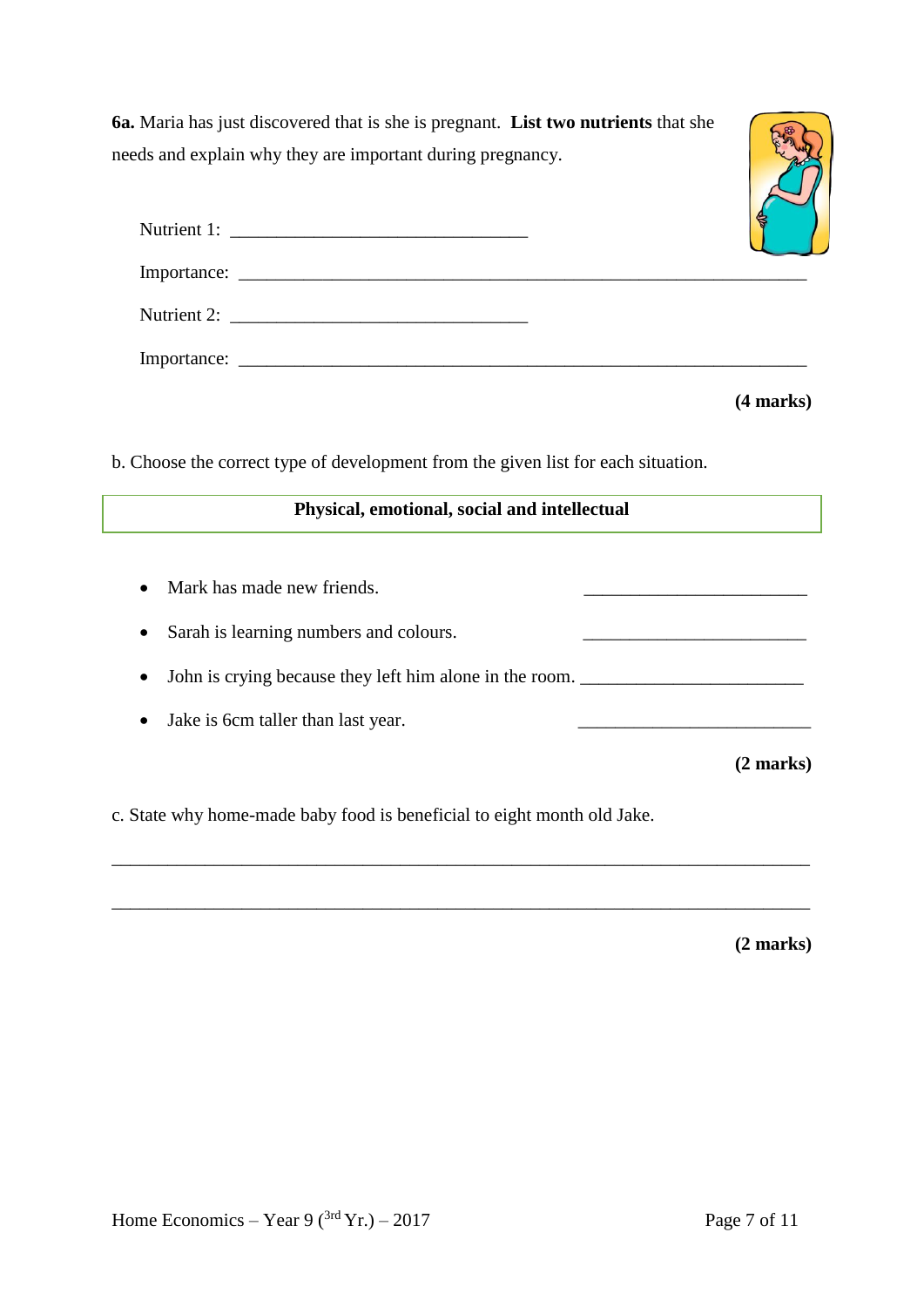d. Suggest ways in which Luca, as a father, can become involved in the new family at each of the following times:



e. Luca is going to buy a toy for his child's birthday. His daughter Lara is going to turn three next week. He went to a toy shop to choose a suitable toy. While he was looking at the various toys, he found the following symbols. Explain what they mean.

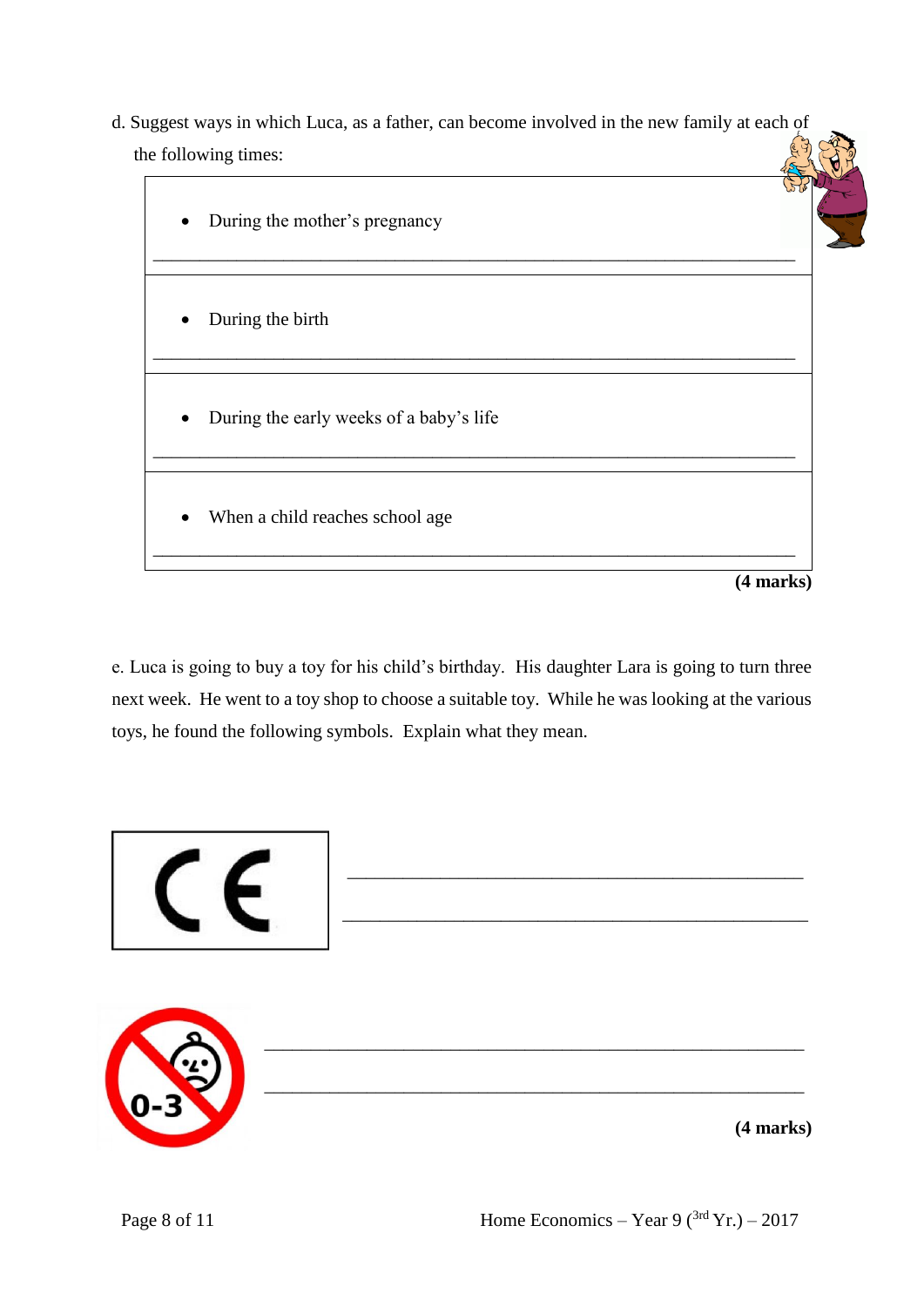7a. Label the different parts of the egg.



b. Jane is spending the day in the kitchen as she has guests coming for dinner.

How will eggs be useful to Jane if:

- she is going to make a ricotta pie?
- she is going to make a cake?

**(2 marks)** 

c. Jane has not used all the eggs she has bought. How should she store the eggs to make sure they remain fresh?

\_\_\_\_\_\_\_\_\_\_\_\_\_\_\_\_\_\_\_\_\_\_\_\_\_\_\_\_\_\_\_\_\_\_\_\_\_\_\_\_\_\_\_\_\_\_\_\_\_\_\_\_\_\_\_\_\_\_\_\_\_\_\_\_\_\_\_\_\_\_\_\_\_\_\_

\_\_\_\_\_\_\_\_\_\_\_\_\_\_\_\_\_\_\_\_\_\_\_\_\_\_\_\_\_\_\_\_\_\_\_\_\_\_\_\_\_\_\_\_\_\_\_\_\_\_\_\_\_\_\_\_\_\_\_\_\_\_\_\_\_\_\_\_\_

\_\_\_\_\_\_\_\_\_\_\_\_\_\_\_\_\_\_\_\_\_\_\_\_\_\_\_\_\_\_\_\_\_\_\_\_\_\_\_\_\_\_\_\_\_\_\_\_\_\_\_\_\_\_\_\_\_\_\_\_\_\_\_\_\_\_\_\_\_\_\_\_

**(1 mark)** 

d. **Name two recipes** Jane can make with the eggs she has stored.

Recipe 1: \_\_\_\_\_\_\_\_\_\_\_\_\_\_\_\_\_\_\_\_\_\_\_\_\_\_\_\_\_\_\_\_\_\_\_\_

Recipe 2: \_\_\_\_\_\_\_\_\_\_\_\_\_\_\_\_\_\_\_\_\_\_\_\_\_\_\_\_\_\_\_\_\_\_\_\_

**(1 mark)**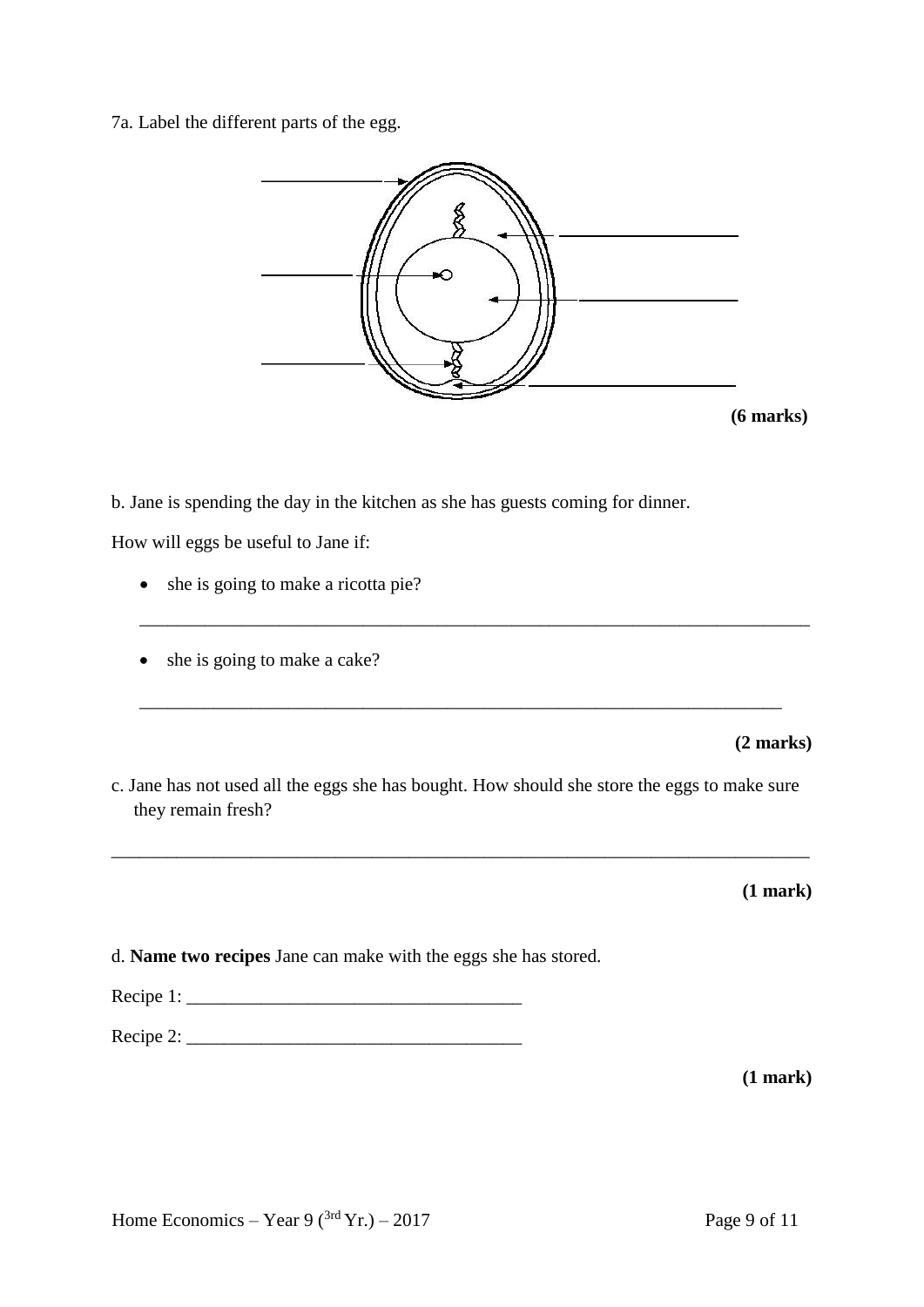e. Jane wants to make sure the eggs are still fresh when she needs to use them.

Using diagrams show how Jane can test the eggs for freshness.



**(3 marks)** 

f. This label was stamped on the packet of eggs Jane bought.



What does the label mean?



b**. Write down four basic ingredients** you would need to use to prepare a cake using one of the methods found in question **(a)**.

| Name of cake-making: |  |                     |
|----------------------|--|---------------------|
| <b>Ingredients:</b>  |  |                     |
|                      |  | $(2 \text{ marks})$ |